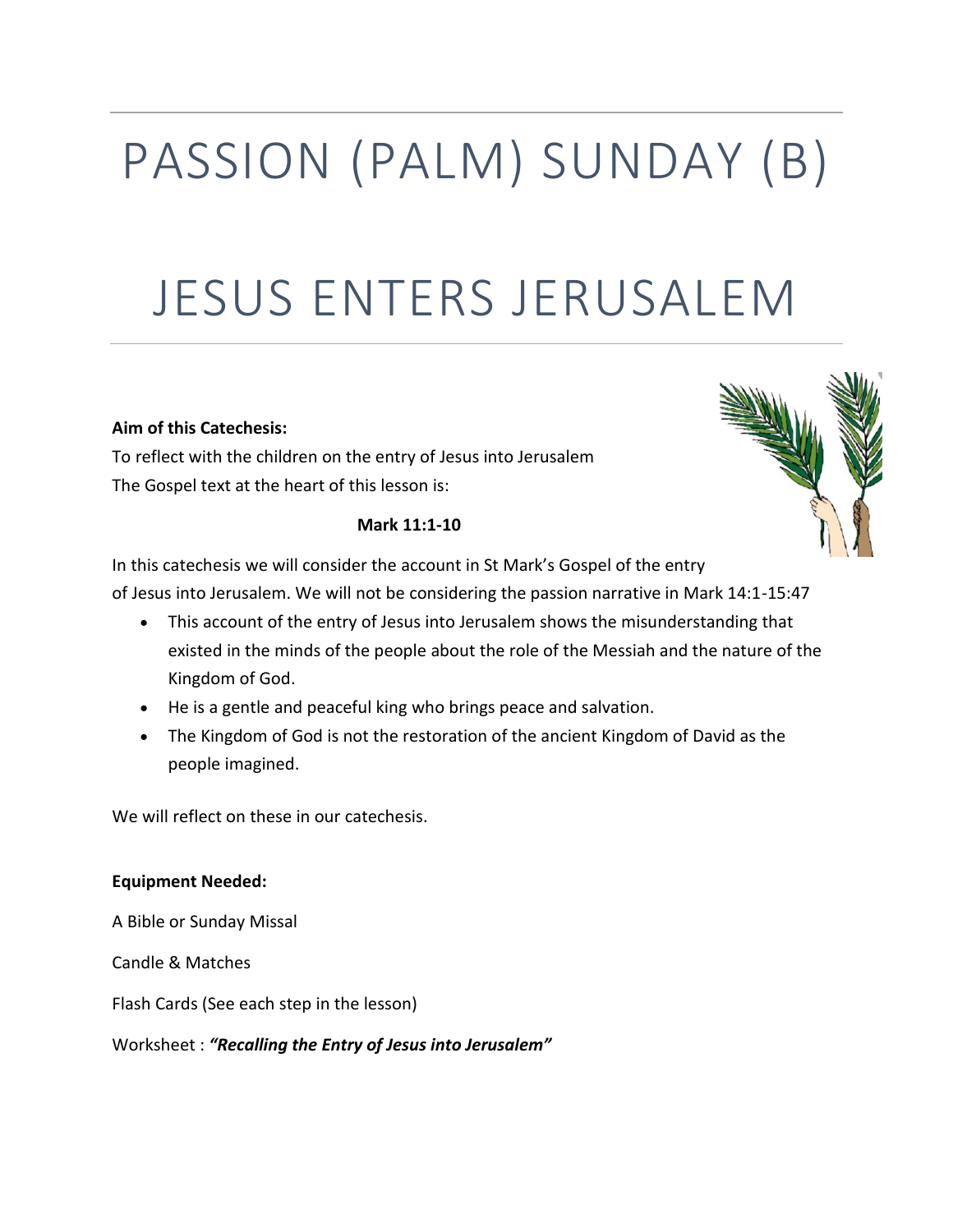# LESSON PLAN

Begin the Lesson with a prayer.

Explain to the children:

- Today is the Palm Sunday. It is the last Sunday of Lent.
- Today we begin Holy Week when we remember how Jesus died and rose again to save us.
- During Mass we have a very long Gospel. It is the story of how Jesus was arrested and eventually crucified.
- Before Mass we have a procession with palm branches.
- This reminds us of How Jesus entered Jerusalem at the beginning of Holy Week.
- The people praised him and called him the Messiah who would restore the kingdom of David..

Step 1: A Hero's Welcome

Tell the children the following story:



*The great generals of the Roman empire were famous for their leadership in battle. They led their soldiers to conquer many lands. When they returned to Rome they held a triumphal parade through the streets. Their soldiers marched in formation. The generals rode on horseback of on their chariots. In the parade they also led their captives and* 

*hostages. These poor unfortunates where chained together and were mocked by the crowd. If the general had beaten a king or a tribal leader, then he would be paraded along with the captives.*

*All this was a sign of the how great the general was and how great his victories were* Ask the children:

Do we have similar parades today? (Think of victorious teams… ) Allow the children time to contribute their answers.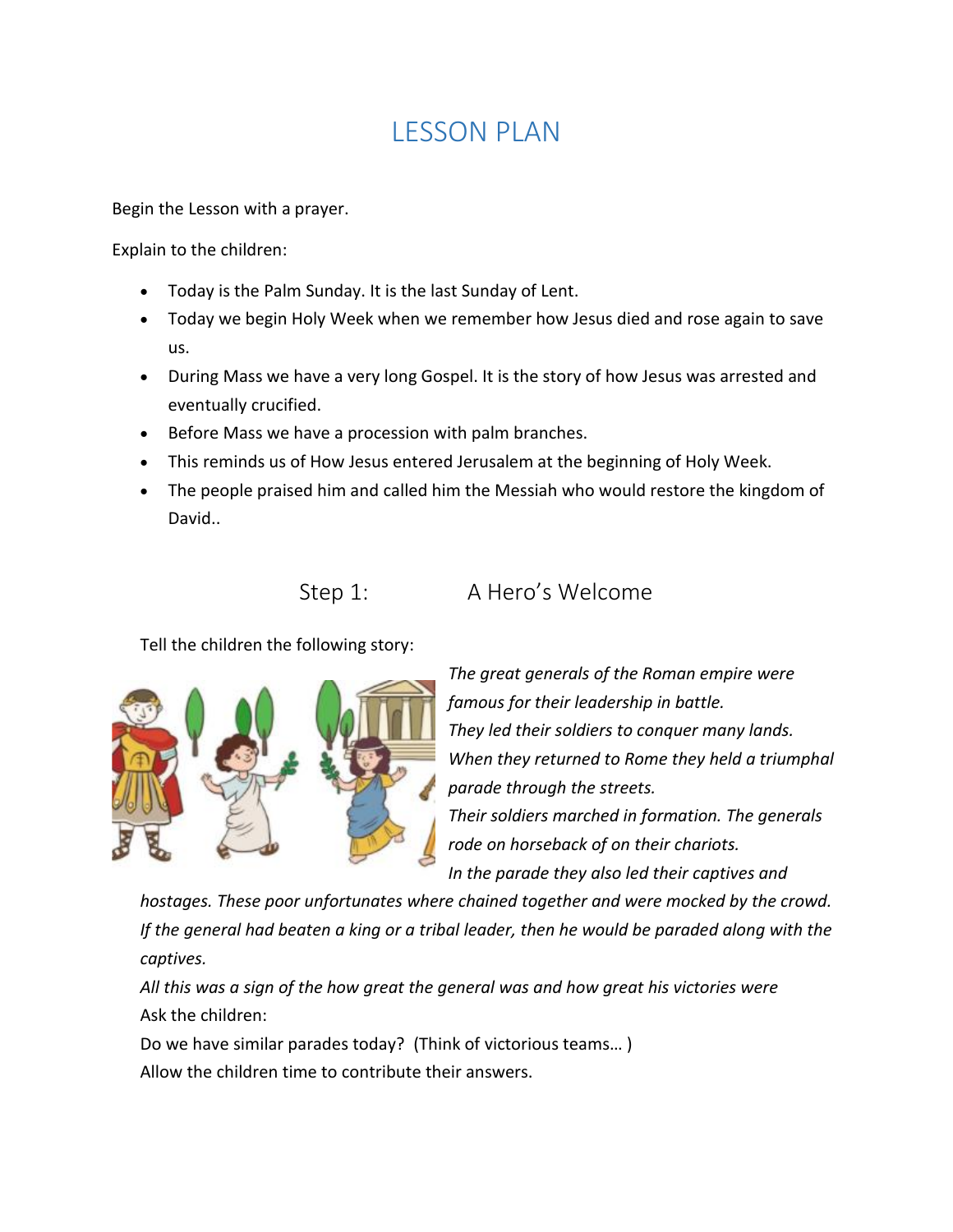# Step 2: **Our Gospel Text Mark 11:1-10 Its special meaning for us as Christians**

Tell the children:

Today's Gospel, is the story of Jesus entering into Jerusalem .



It is read during the Blessing of the Palms.

After wards the people (should) walk in processions singing hymns of praise to Jesus. This reminds us of the shouts of the people as Jesus entered Jerusalem on Palm Sunday. Let us read about to what happened.

Light the candle beside the Bible. Encourage the children to be respectful as they listen to the Gospel. Read the Gospel text to them. They can follow it in their workbooks. The following is the Gospel Text:

*When they were approaching Jerusalem, in sight of Bethphage and Bethany, close by the mount of Olives, Jesus sent two of his disciples and said to them, "Go off to the village facing you, and as soon as you enter it you will find a tethered colt that no one has yet ridden. Untie it and bring it here. If anyone says to you: "What are you doing?" say, "The Master needs it and will sent it back here directly.:" They went off and found a colt tethered near a door in the open street. As they untied it, some men, standing there said: "What are you doing untying that colt?" They gave the answer Jesus had told them, and the men let them go. Then they took the colt to Jesus and threw their cloaks on its back*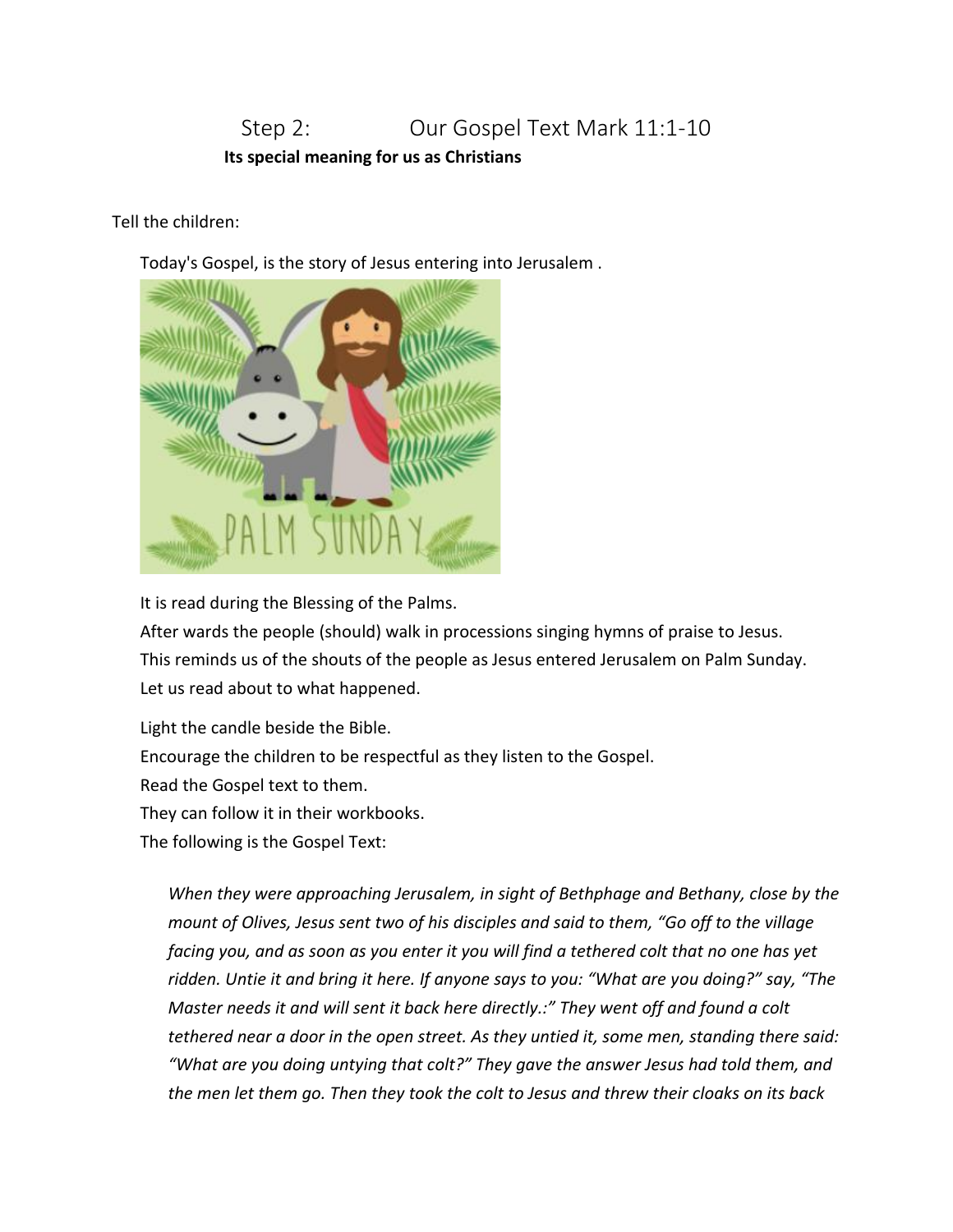*and he sat on it. Many people spread their cloaks on the road, others greenery which they had cut in the fields. And those who went in front and those who followed were all shouting: "Hosanna! Blessings on him who comes in the name of the Lord! Blessings on the coming kingdom of our father David! Hosanna in the highest heavens!*

*(Mark 11:1-10)*

If necessary read the Gospel text again.

You can also ask some of the children to read the text out loud for the others.

Now ask the children:

- What animal did Jesus ride on when he entered Jerusalem?
- What did the disciples spread on the back of the colt?
- What did the people shout?
- What did the people spread on the ground?

Explain to the children:

- Jesus did not come into Jerusalem like a conquering general.
- He came in as a gentle and peaceful king.
- The sign of this was that he was riding on a colt not a horse or in a chariot.
- Great generals rode on horses or in their chariots.
- The people recognised this and they shouted out: "Blessings on the coming kingdom of our father David." This was another name for the Messiah.
- However they thought that Jesus was going to throw out the Romans and restore the ancient kingdom of King David
- They had the wrong idea about the Kingdom of God.

Step 3: What can we do? Practice & Prayer

### **Practice:**

Tell the children:

When we walk in procession on Palm Sunday we remember what happened as Jesus entered Jerusalem on Palm Sunday.

We sing a hymn which has the words: "Hosanna to the King of Kings"

Like the people in Jerusalem we carry palm branches.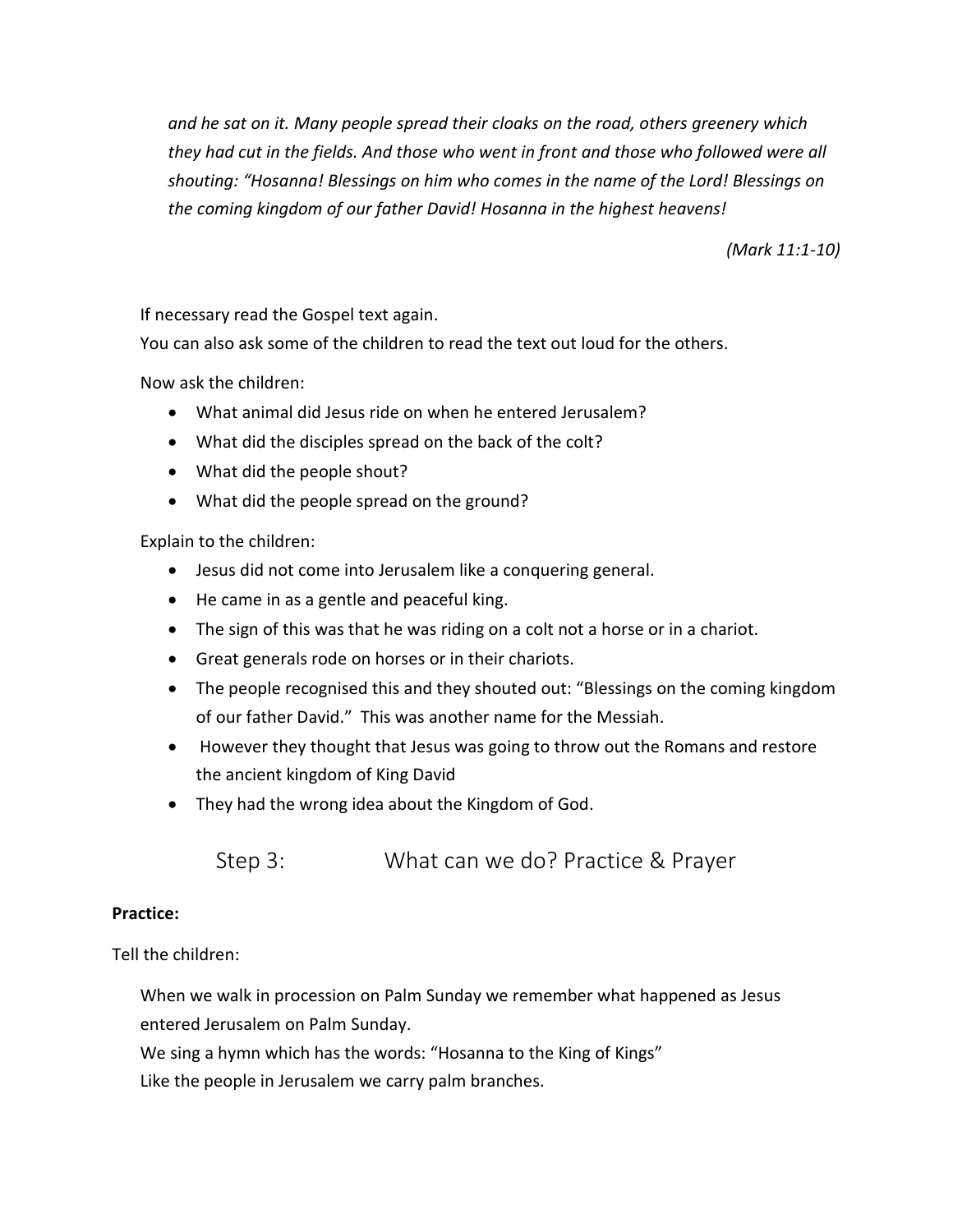# Worksheet:

Invite the children to turn to the Worksheet *"Recalling the Entry of Jesus into Jerusalem"* in their workbooks.

Invite them to complete the task on the worksheet. Allow them time for this.

# Link to Sunday Mass:

Tell the children:

During Mass at the "Holy, holy, holy" we sing or say:

*"Holy, Holy, Holy Lord God of hosts. Blessed is he who comes in the name of the Lord, Hosanna in the highest."*

Look out for this and remember we are welcoming Jesus among us.



# **Memory Bytes:**

Invite the children to read the following in their workbooks:

Jesus is called by many names in the Bible. Some of these are together with their meanings:

- Jesus—Saviour
- Christ the Messiah—The Anointed one of God
- Son of God
- The Lord

(From the Catechism of the Catholic Church)

Prayer:

Conclude the lesson by praying the Holy, holy, holy.